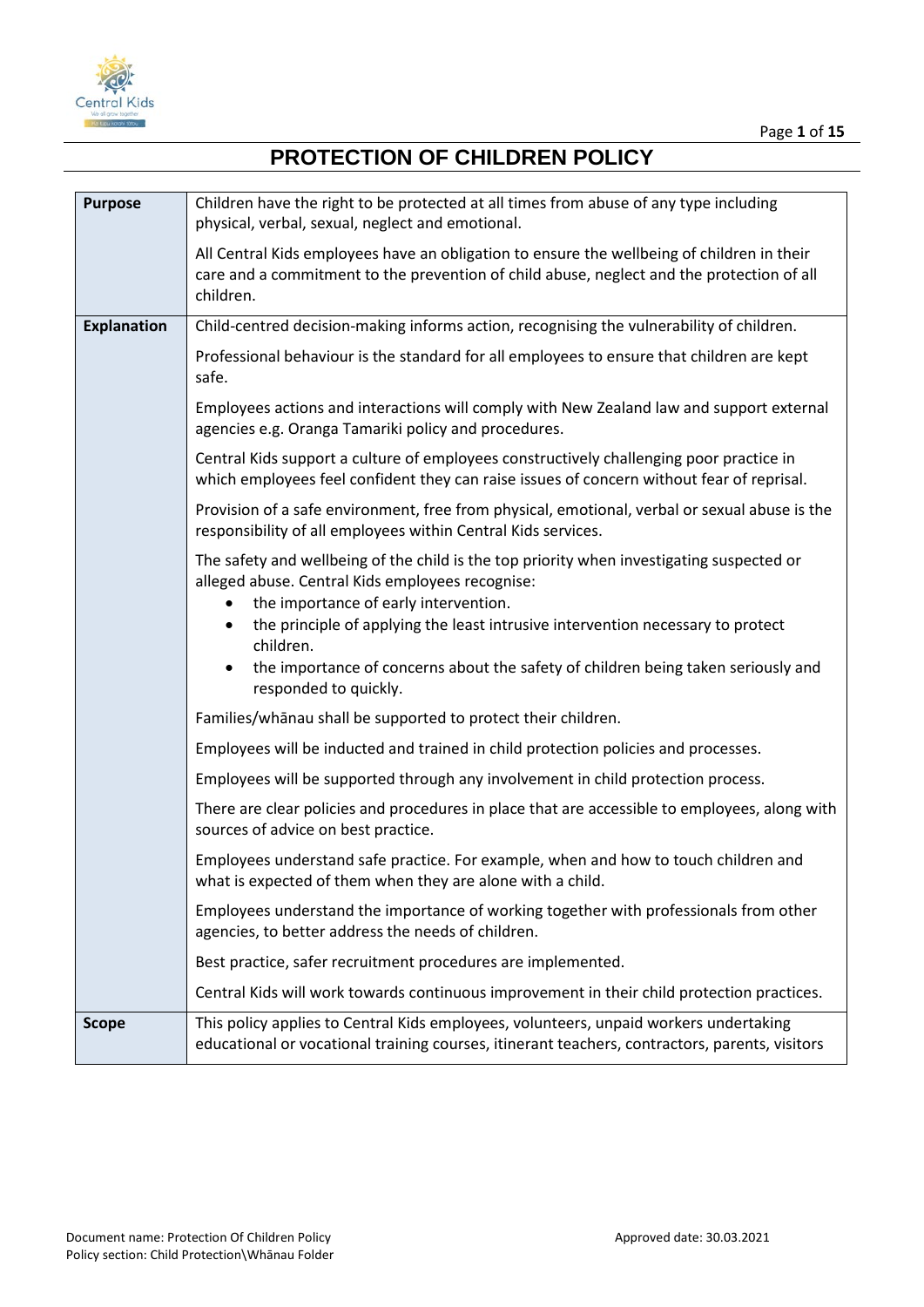



| <b>Guidelines</b> | The interests and protection of the child is paramount in all actions relating to this<br>$\bullet$<br>policy.                                                                                                                                                                                                                                                                                                                                                                                                                                                                                                                                                 |
|-------------------|----------------------------------------------------------------------------------------------------------------------------------------------------------------------------------------------------------------------------------------------------------------------------------------------------------------------------------------------------------------------------------------------------------------------------------------------------------------------------------------------------------------------------------------------------------------------------------------------------------------------------------------------------------------|
|                   | The rights of the family/whanau to participate in the decision-making about their<br>$\bullet$<br>children shall be recognised.                                                                                                                                                                                                                                                                                                                                                                                                                                                                                                                                |
|                   | Central Kids has a commitment to ensure that employees are able to identify the<br>$\bullet$<br>signs and symptoms of potential abuse and neglect and are able to take<br>appropriate action in response.                                                                                                                                                                                                                                                                                                                                                                                                                                                      |
|                   | Central Kids has a commitment to support employees to work in accordance with<br>$\bullet$<br>this policy, to work with partner agencies and organisations to ensure child<br>protection policies are consistent and high quality.                                                                                                                                                                                                                                                                                                                                                                                                                             |
|                   | The relevant legislative responsibilities shall be complied with, policies and<br>$\bullet$<br>procedures shall be updated when necessary.                                                                                                                                                                                                                                                                                                                                                                                                                                                                                                                     |
|                   | Information regarding any concerns about an individual child shall be shared by<br>$\bullet$<br>close of day with relevant colleagues such as the<br>Kaiwhakaako/Kaiarataki/Education Leader and/or the Chief Operating Officer or<br>designated child protection person.                                                                                                                                                                                                                                                                                                                                                                                      |
|                   | Central Kids has a commitment to promote a culture where employees feel<br>٠<br>confident that they can constructively challenge poor practice of employees, or<br>other agency employees working with children in Central Kids services, and/or<br>raise issues of concern without fear of reprisal.                                                                                                                                                                                                                                                                                                                                                          |
|                   | This policy shall be included for discussion within each initial employee induction<br>٠<br>programme.                                                                                                                                                                                                                                                                                                                                                                                                                                                                                                                                                         |
|                   | Kaiwhakaako are responsible for ensuring the employees at their service<br>$\bullet$<br>understand and adhere to this policy. Kaiwhakaako are responsible for ensuring<br>employees within their service have undertaken the appropriate training<br>associated with this policy.                                                                                                                                                                                                                                                                                                                                                                              |
|                   | <b>Confidentiality and Information Sharing</b><br>The Privacy Act 2020 and the Children, Young Persons, Well-Being Act 1989 allow<br>information to be shared to keep children safe when abuse or suspected abuse is reported<br>or investigated. Note that under sections 15 and 16 of this Act, any person who believes<br>that a child has been, or is likely to be, harmed physically, emotionally or sexually or ill-<br>treated, abused, neglected or deprived, may report the matter to Oranga Tamariki or the<br>Police and, provided the report is made in good faith, no civil, criminal or disciplinary<br>proceedings may be brought against them. |
|                   | <b>Potential indicators</b><br>Indicators are signs or symptoms that, when found either on their own or in various<br>combinations, may indicate possible abuse, family violence or neglect. In many cases,<br>indicators are found in combinations or clusters.                                                                                                                                                                                                                                                                                                                                                                                               |
|                   | All employees who work with children shall become familiar with the potential indicators of<br>abuse.                                                                                                                                                                                                                                                                                                                                                                                                                                                                                                                                                          |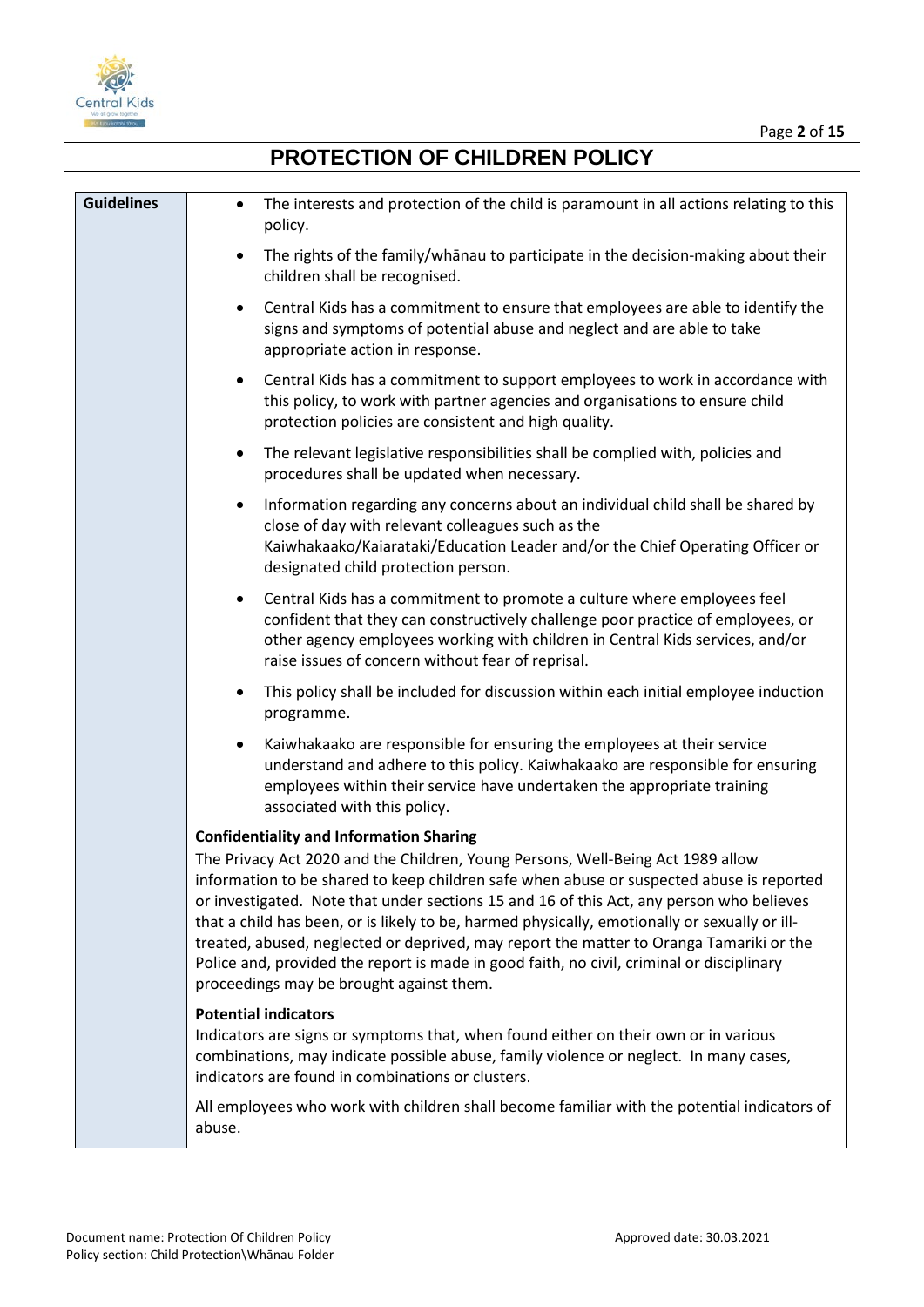

| <b>Emotional Abuse</b>                                                                                                                                                                                                                                                                                                                                                                                                                                                                                                                                                                                                                     |                                                                                                                                                                                                                                                                                                                                                                                                                                                                                                                                                                                                                                                                                                                        |                                                                                                                                                                                                                                                                                                                                                                                                                                                                                                                                                                                                                                        |
|--------------------------------------------------------------------------------------------------------------------------------------------------------------------------------------------------------------------------------------------------------------------------------------------------------------------------------------------------------------------------------------------------------------------------------------------------------------------------------------------------------------------------------------------------------------------------------------------------------------------------------------------|------------------------------------------------------------------------------------------------------------------------------------------------------------------------------------------------------------------------------------------------------------------------------------------------------------------------------------------------------------------------------------------------------------------------------------------------------------------------------------------------------------------------------------------------------------------------------------------------------------------------------------------------------------------------------------------------------------------------|----------------------------------------------------------------------------------------------------------------------------------------------------------------------------------------------------------------------------------------------------------------------------------------------------------------------------------------------------------------------------------------------------------------------------------------------------------------------------------------------------------------------------------------------------------------------------------------------------------------------------------------|
| <b>Indicators of Emotional</b><br>Abuse:<br>There may be physical<br>indicators that a child is<br>being emotionally abused.<br>Some examples of this are:<br>Bed-wetting or bed<br>soiling that has no<br>medical cause<br>Frequent<br>$\bullet$<br>psychosomatic<br>complaints (e.g.<br>headaches, nausea,<br>abdominal pains)<br>Prolonged vomiting or<br>٠<br>diarrhoea<br>Not attaining significant<br>٠<br>developmental<br>milestones<br>Dressing differently<br>٠<br>from other children in<br>the family<br>Being deprived of<br>٠<br>satisfactory physical<br>living conditions<br>compared with other<br>children in the family | There may also be<br>indicators in a child's<br>behaviour that could<br>indicate emotional abuse.<br>Some examples of this are:<br>Suffers from severe<br>$\bullet$<br>developmental gaps<br>Severe symptoms of<br>$\bullet$<br>depression, anxiety,<br>withdrawal or<br>aggression<br>Severe symptoms of<br>$\bullet$<br>self-destructive<br>behaviour - self<br>harming, suicide<br>attempts, engaging in<br>drug or alcohol abuse<br>Overly compliant; too<br>$\bullet$<br>well-mannered; too<br>neat and clean<br>Displays attention<br>٠<br>seeking behaviours or<br>displays extreme<br>inhibition in play<br>When at play,<br>behaviour may model<br>or copy negative<br>behaviour and language<br>used at home | There may be indicators in<br>adult behaviour that could<br>indicate emotional abuse.<br>Some examples of this are:<br>Constantly calls the<br>$\bullet$<br>child names, labels the<br>child or publicly<br>humiliates the child<br>Continually threatens<br>٠<br>the child with physical<br>harm or forces the child<br>to witness physical<br>harm inflicted on a<br>loved one<br>Has unrealistic<br>$\bullet$<br>expectations of the<br>child<br>Involves the child in<br>$\bullet$<br>"adult issues", such as<br>separation or access<br>issues<br>Keeps the child at home<br>٠<br>in a role of subservient<br>or surrogate parent |
|                                                                                                                                                                                                                                                                                                                                                                                                                                                                                                                                                                                                                                            | <b>Neglect</b>                                                                                                                                                                                                                                                                                                                                                                                                                                                                                                                                                                                                                                                                                                         |                                                                                                                                                                                                                                                                                                                                                                                                                                                                                                                                                                                                                                        |
| <b>Indicators of Neglect:</b><br>There may be physical<br>indicators that a child is<br>being neglected. Some<br>examples of this are:<br>Inappropriate dress for<br>the weather<br>Extremely dirty or<br>٠<br>unbathed<br>Inadequately<br>٠<br>supervised or left alone<br>for unacceptable<br>periods of time<br>Malnourished                                                                                                                                                                                                                                                                                                            | There may also be<br>indicators in a child's<br>behaviour that could<br>indicate neglect. Some<br>examples of this are:<br>Demonstrates severe<br>$\bullet$<br>lack of attachment to<br>other adults<br>Poor school attendance<br>$\bullet$<br>or school performance<br>Poor social skills<br>$\bullet$<br>May steal food<br>$\bullet$<br>Is very demanding of<br>affection or attention                                                                                                                                                                                                                                                                                                                               | There may also be<br>indicators in an adult's<br>behaviour that could<br>indicate neglect. Some<br>examples of this are:<br>Fails to provide for the<br>$\bullet$<br>child's basic needs, such<br>as housing, nutrition,<br>medical and<br>psychological care<br>Fails to enrol a child in<br>$\bullet$<br>school or permits<br>truancy                                                                                                                                                                                                                                                                                                |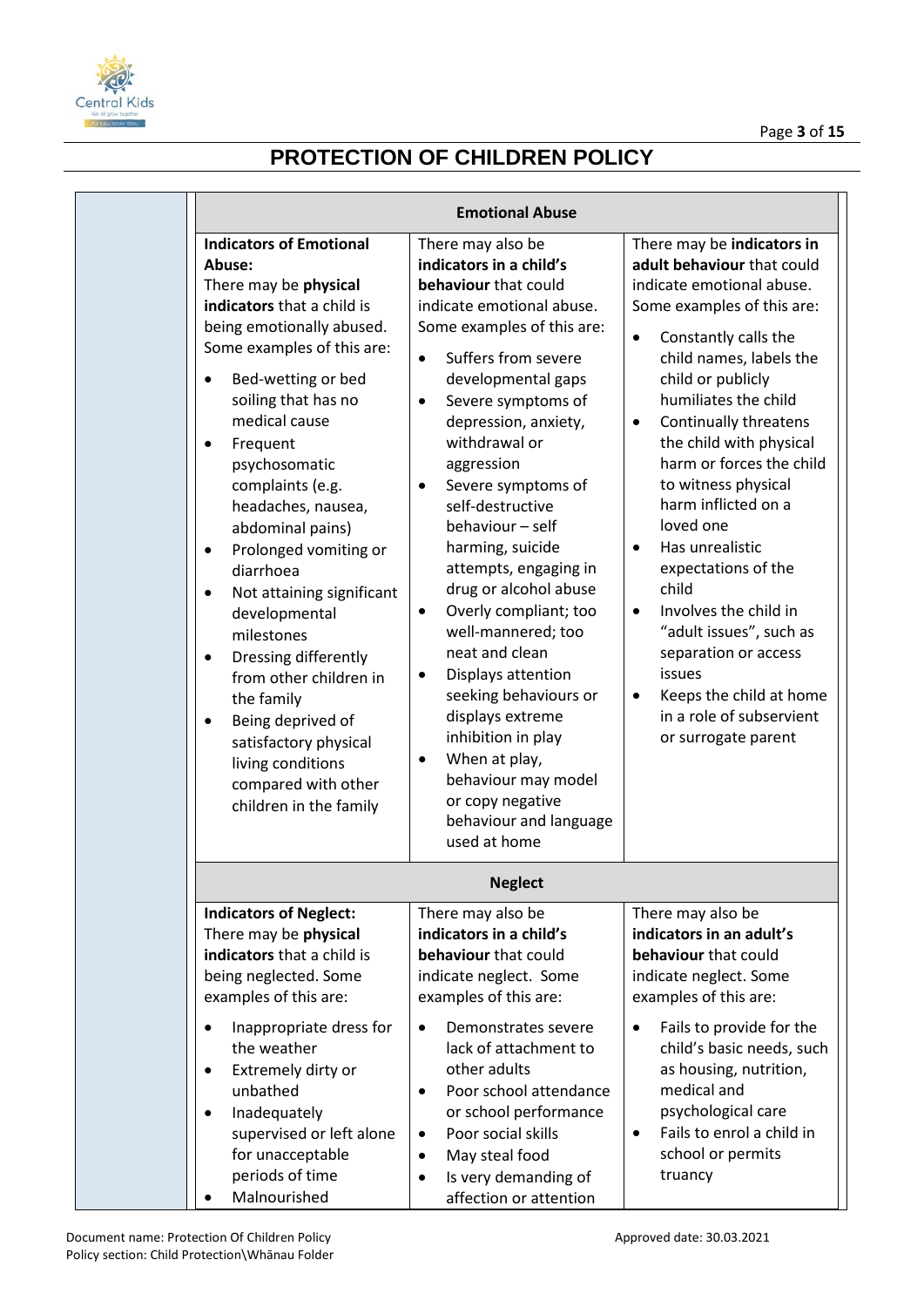

| Severe nappy rash or<br>other persistent skin<br>disorders or rashes<br>resulting from improper<br>care or lack of hygiene                                                                                                                                                                                                                                     | Has no understanding<br>$\bullet$<br>of basic hygiene                                                                                                                                                                                                                                                                                                                                                                                                                                                                        | Leaves the child home<br>$\bullet$<br>alone<br>Is overwhelmed with<br>$\bullet$<br>own needs and puts<br>own needs ahead of<br>child's needs                                                                                                                                                                                                                                                                                                                                                                                                                                          |
|----------------------------------------------------------------------------------------------------------------------------------------------------------------------------------------------------------------------------------------------------------------------------------------------------------------------------------------------------------------|------------------------------------------------------------------------------------------------------------------------------------------------------------------------------------------------------------------------------------------------------------------------------------------------------------------------------------------------------------------------------------------------------------------------------------------------------------------------------------------------------------------------------|---------------------------------------------------------------------------------------------------------------------------------------------------------------------------------------------------------------------------------------------------------------------------------------------------------------------------------------------------------------------------------------------------------------------------------------------------------------------------------------------------------------------------------------------------------------------------------------|
|                                                                                                                                                                                                                                                                                                                                                                | <b>Physical Abuse</b>                                                                                                                                                                                                                                                                                                                                                                                                                                                                                                        |                                                                                                                                                                                                                                                                                                                                                                                                                                                                                                                                                                                       |
| <b>Indicators of Physical</b><br>Abuse:<br>There may be physical<br>indicators that a child is<br>being abused. Some<br>examples of this are:<br>Unexplained bruises,<br>welts, cuts, abrasions<br>Unexplained burns<br>$\bullet$<br><b>Unexplained fractures</b><br>or disclosures                                                                            | There may also be<br>indicators in a child's<br>behaviour that could<br>indicate physical abuse.<br>Some examples of this are:<br>Is wary of adults or of a<br>$\bullet$<br>particular individual<br>Is violent to animals or<br>$\bullet$<br>other children<br>Is dressed<br>$\bullet$<br>inappropriately to hide<br>bruises or other injuries<br>May be extremely<br>$\bullet$<br>aggressive or extremely<br>withdrawn<br>Cannot recall how the<br>$\bullet$<br>injuries occurred or<br>gives inconsistent<br>explanations | There may be indicators in<br>adult behaviour that could<br>indicate physical abuse.<br>Some examples of this are:<br>May be vague about the<br>$\bullet$<br>details of the cause of<br>injury and the account<br>of the injury may<br>change from time to<br>time<br>May blame the accident<br>٠<br>on a sibling, friend,<br>relative or the injured<br>child<br>Shakes an infant<br>$\bullet$<br>Threats or attempts to<br>٠<br>injure a child<br>Is aggressive towards a<br>$\bullet$<br>child in front of others<br>May delay in seeking<br>٠<br>medical attention for a<br>child |
|                                                                                                                                                                                                                                                                                                                                                                | <b>Indicators of Sexual Abuse</b>                                                                                                                                                                                                                                                                                                                                                                                                                                                                                            |                                                                                                                                                                                                                                                                                                                                                                                                                                                                                                                                                                                       |
| There may be physical<br>indicators that a child is<br>being sexually abused.<br>Some examples of this are:<br>Torn, stained or bloody<br>$\bullet$<br>underclothing<br>Bruises, lacerations,<br>$\bullet$<br>redness, swelling or<br>bleeding in genital,<br>vaginal or anal area<br>Blood in urine or faeces<br>$\bullet$<br>Sexually transmitted<br>disease | There may also be<br>indicators in a child's<br>behaviour that could<br>indicate sexual abuse.<br>Some examples of this in<br>young children are:<br>Age-inappropriate<br>$\bullet$<br>sexual play with toys,<br>self or others<br>Bizarre, sophisticated or<br>$\bullet$<br>unusual sexual<br>knowledge<br>Comments such as "I've<br>$\bullet$<br>got a secret", or "I don't<br>like Uncle"                                                                                                                                 | There may be indicators in<br>adult behaviour that could<br>indicate sexual abuse. Some<br>examples of this are:<br>May be unusually over-<br>$\bullet$<br>protective of a child<br>Is jealous of a child's<br>$\bullet$<br>relationships with peers<br>or other adults or is<br>controlling of the child<br>May favour the victim<br>$\bullet$<br>over other children<br>Demonstrates physical<br>$\bullet$<br>contact or affection to a<br>child which appears                                                                                                                      |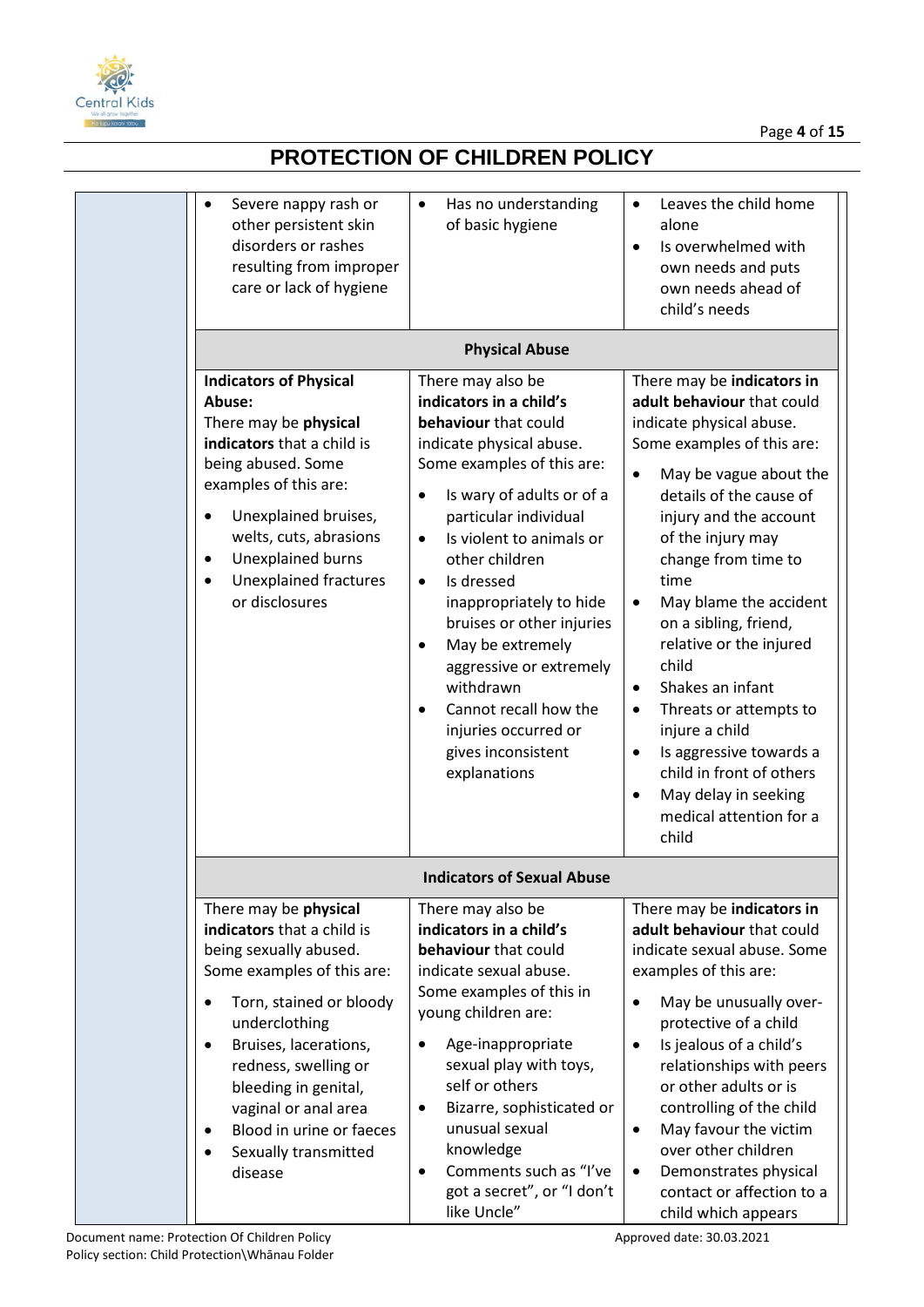



| Unusual or excessive<br>$\bullet$<br>itching or pain in the<br>genital or anal area | Fire lighting by boys<br>$\bullet$<br>Fear of certain places<br>$\bullet$<br>e.g.: bedroom or                                                                                                                                                                                                                                                     | sexual in nature or has<br>sexual overtones |
|-------------------------------------------------------------------------------------|---------------------------------------------------------------------------------------------------------------------------------------------------------------------------------------------------------------------------------------------------------------------------------------------------------------------------------------------------|---------------------------------------------|
|                                                                                     | bathroom                                                                                                                                                                                                                                                                                                                                          |                                             |
|                                                                                     | Some examples of this in<br>older children are:                                                                                                                                                                                                                                                                                                   |                                             |
|                                                                                     | Eating disorders<br>$\bullet$<br>Promiscuity or<br>$\bullet$<br>prostitution<br>Uses younger children<br>$\bullet$<br>in sexual acts<br>Tries to make self as<br>unattractive as possible                                                                                                                                                         |                                             |
| Tell?' (Child Matters)                                                              | More details and examples of indicators of sexual abuse are available in the book How Can I                                                                                                                                                                                                                                                       |                                             |
| <b>Safe Working Practices</b><br>٠<br>in secluded areas of the service.             | Employees shall be aware of the need to avoid being alone with a child or children                                                                                                                                                                                                                                                                |                                             |
| $\bullet$                                                                           | Employees shall not change a child's clothing or bathe a child in a closed area. If it<br>is necessary to do so, in the interest of the child's right to privacy, another adult<br>shall be made aware of this necessity and shall check the area at regular intervals.                                                                           |                                             |
| ٠<br>bathed or changed.                                                             | Parents/caregivers/whanau shall be advised whenever a child has had to be                                                                                                                                                                                                                                                                         |                                             |
| $\bullet$<br>closed space/secluded area.                                            | If it is necessary for a child to be withdrawn by an adult for their own safety or the<br>safety of others, or because the child is upset or unsettled, the employee involved<br>must ensure that the child is withdrawn to an open place where both employee<br>and child are visible at all times. At no time shall a child be withdrawn into a |                                             |
| on how to proceed.                                                                  | Any employee who is concerned about the behaviour of another employee, or any<br>other person, within the service in relation to the handling of a child or children,<br>shall contact the Kaiwhakaako or a Kaiarataki or the Education Leader for advice                                                                                         |                                             |
| $\bullet$<br>instance when they touch a child.                                      | Employees should be aware of the possibility of being called upon to justify any                                                                                                                                                                                                                                                                  |                                             |
| $\bullet$                                                                           | Physical contact is necessary when working with babies, toddlers and young<br>children. However, employees should be aware that all physical touch should be in<br>response to a child's needs at the time and should be developmentally<br>appropriate and respectful of culture, background and ethnicity.                                      |                                             |
| ٠                                                                                   | Touching should never be initiated to gratify the adult's needs.                                                                                                                                                                                                                                                                                  |                                             |
| ٠                                                                                   | It is not appropriate to persist with physical demonstrations of warmth or<br>affection if the child shows that these are not wanted.                                                                                                                                                                                                             |                                             |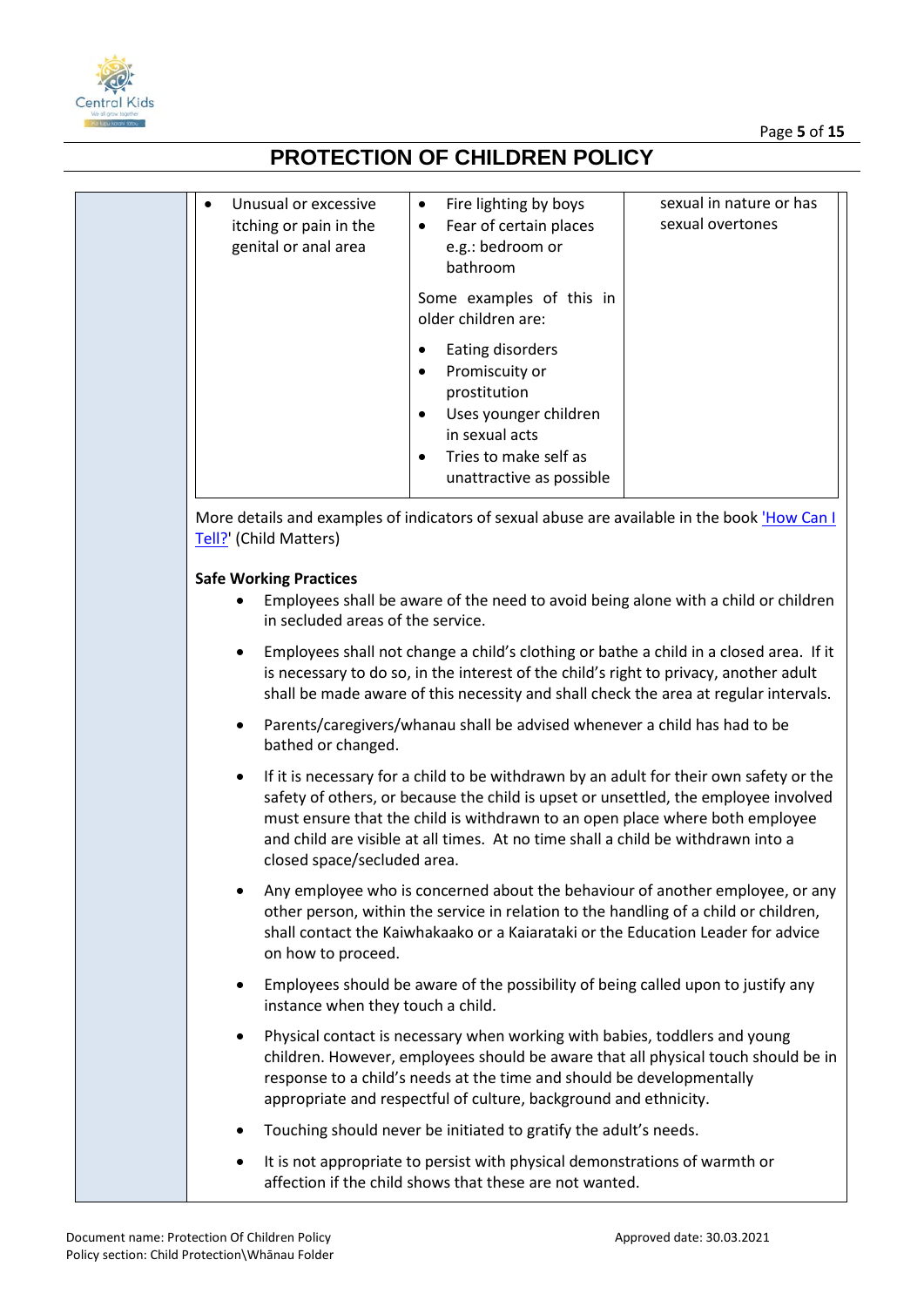

| All practicable steps shall be taken to protect children from exposure to<br>inappropriate material (for example, or an explicitly sexual or violent nature).<br>Inappropriate material comes in many forms e.g. websites, magazines, cards and<br>song lyrics. Each service team should discuss and agree to how this is managed at<br>their kindergarten/centre (refer to Annual Plan Workbook). |
|----------------------------------------------------------------------------------------------------------------------------------------------------------------------------------------------------------------------------------------------------------------------------------------------------------------------------------------------------------------------------------------------------|
| No person on the premises shall use, or be under the influence of, alcohol or any<br>٠<br>other substance that has a detrimental effect on their functioning. Visitors,<br>volunteers and outside instructors should be monitored by employees. Each<br>service team should discuss and agree to how this is managed at their service<br>(refer to Annual Plan Workbook).                          |
| Employees must ensure that any Central Kids policy relating to the issue of child<br>٠<br>abuse is strictly adhered to.                                                                                                                                                                                                                                                                            |
| <b>Recruitment and Employment:</b><br>All personnel employed or engaged by Central Kids are safety checked prior to being<br>employed and then every three years after in accordance with the Children's Act 2014.<br>(GMA7A) If there is any suspicion that an applicant may pose a risk to a child, that applicant<br>shall not be employed or continue to be employed.                          |
| Safety Checking includes:                                                                                                                                                                                                                                                                                                                                                                          |
| Identity confirmation<br>$\bullet$                                                                                                                                                                                                                                                                                                                                                                 |
| Information about previous criminal convictions (commonly called Police Vet)<br>٠                                                                                                                                                                                                                                                                                                                  |
| A chronological summary of work history if any for the preceding 5 years<br>$\bullet$                                                                                                                                                                                                                                                                                                              |
| The name of any professional organisation the person is a current member of<br>٠                                                                                                                                                                                                                                                                                                                   |
| Any licensing authority (e.g. teachers practicing certificate) and evidence<br>$\bullet$                                                                                                                                                                                                                                                                                                           |
| The name of at least 1 referee not related to the person (or part of their extended<br>$\bullet$<br>family)                                                                                                                                                                                                                                                                                        |
| Face-to face interview including questions related to the persons history with<br>children                                                                                                                                                                                                                                                                                                         |
| Contact with at least one referee to request information relevant to the persons<br>suitability and history with children                                                                                                                                                                                                                                                                          |
| Central Kids can rely on the Police vet undertaken by the Teaching Council of Aotearoa, as<br>part of a teacher's registration and practising certificate process, to fulfil the Police vetting<br>component of the safety check. Where there is any concerns the People and Culture Leader<br>will consult with the Chief Operating Officer before any offer of employment is made.               |
| Using the information gathered from Safety Checking, People and Culture and/or the<br>Kaiarataki will conduct a risk assessment of the persons suitability to be employed as a<br>person of trust working with children.                                                                                                                                                                           |
| <b>Training, Supervision and Support:</b><br>Training, resources and/or advice shall be made available to ensure that all employees are<br>competent to carry out their roles in terms of this policy.                                                                                                                                                                                             |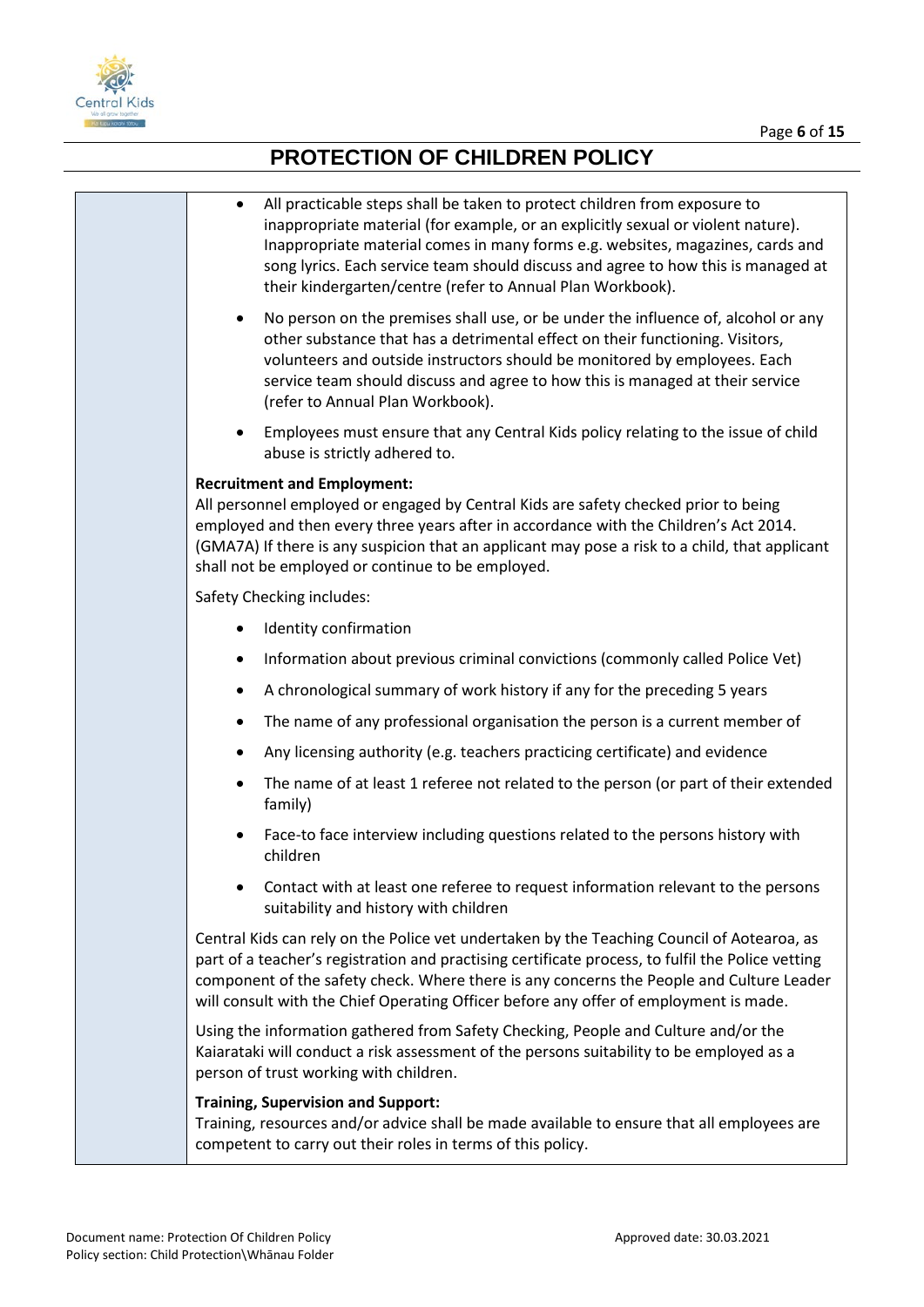

| On induction the employee's leader will go through the contents of this policy<br>$\bullet$<br>with the employee. A copy of this induction record will be sent to HR Support<br>within a week of the employee starting their role.                                                                                                                                                                                      |
|-------------------------------------------------------------------------------------------------------------------------------------------------------------------------------------------------------------------------------------------------------------------------------------------------------------------------------------------------------------------------------------------------------------------------|
| Employees work training records will reflect their initial induction and subsequent<br>$\bullet$<br>refreshers.                                                                                                                                                                                                                                                                                                         |
| The services professional learning and development budget will include provision<br>$\bullet$<br>for employees to receive training to ensure that they are able to respond to the<br>needs of children accessing the service, including understanding the signs and<br>symptoms of potential abuse or neglect, cultural frameworks for working with<br>children and their families/whanau and responding appropriately. |
| The Kaiwhakaako will have child protection training every two years. A record of<br>$\bullet$<br>this training and the date it was completed will be logged in Discover and Peoples<br>Inc by contacting <b>HRSupport@centralkids.org.nz</b> with this information on receipt<br>of this information.                                                                                                                   |
| The Protection of Children Policy, in its entirety will be reviewed quarterly.<br>$\bullet$<br>Focussing on indicators pages 2-5 and procedures pages 10-15.                                                                                                                                                                                                                                                            |
| Training may be online may be on-line or in person. Child Matters and<br>$\bullet$<br>Safeguarding Children are preferred providers. Child Matters and Safeguarding<br>Children are registered charitable trusts that provide training, guidance, advice,<br>education and support to protect children.                                                                                                                 |
| A record of this training and the date it was completed will be logged in the<br>$\bullet$<br>employees file on Discover by contacting HRSupport@centralkids.org.nz with this<br>information.                                                                                                                                                                                                                           |
| To ensure that employees who work with children remain conversant with and<br>$\bullet$<br>periodically reflect on the contents of this policy and procedures all teams shall<br>participate in child protection discussions each quarter. A record of these<br>discussions are kept in the Annual Plan Workbook.                                                                                                       |
| Service teams shall delegate at least one employee to be the child protection<br>advocate - this person should have had child protection training in the last 24<br>months (each year another person should be selected to take this role).                                                                                                                                                                             |
| Teams shall discuss strategies to implement, should a person enter the premises<br>$\bullet$<br>who is not authorised to have contact with a child.                                                                                                                                                                                                                                                                     |
| To support employees to identify, evaluate and respond to sexual behaviours that<br>$\bullet$<br>may be of concern a printed copy of 'Sexual Behaviours in Children and<br>Adolescents' will be readily available for employees to refer to. This can be<br>downloaded from Central Kids intranet.                                                                                                                      |
| Oranga Tamariki has developed the Working Together guide on inter-agency<br>٠<br>working to identify and respond to potential abuse and neglect. The Kaiwhakaako<br>shall ensure teachers are familiar with this guide.                                                                                                                                                                                                 |
| Should employees require support following the involvement in any disturbing<br>٠<br>child protection matter, Central Kids will arrange appropriate care such as<br>counselling.                                                                                                                                                                                                                                        |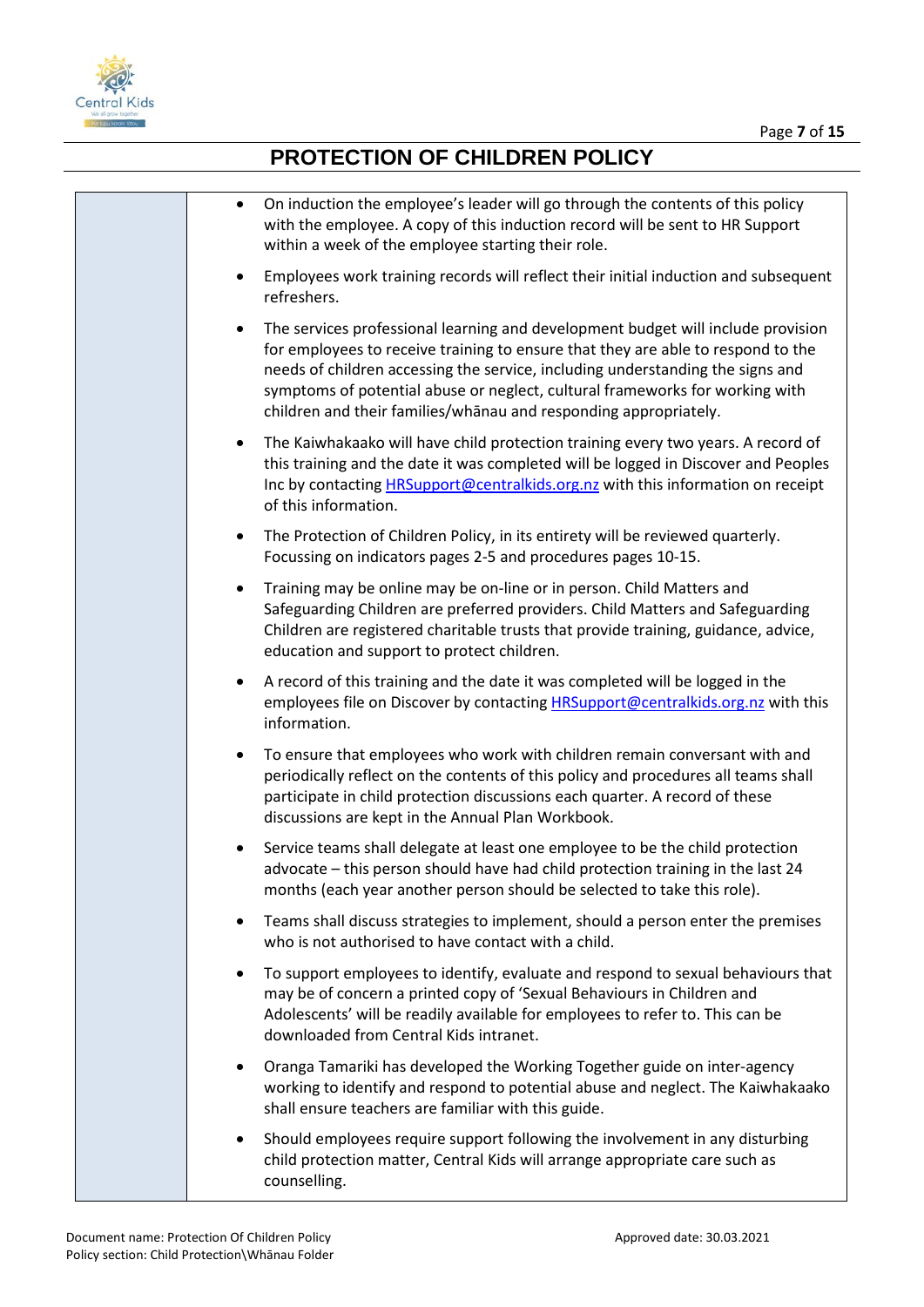

|                    | <b>Non-Employees</b><br>Central Kids have formed an agreement with other organisations conducting a safety check<br>on our behalf by completing a Memorandum of Understanding (MoU) or similar as well as<br>an identity check and risk assessment e.g. students on practicum or relieving teacher<br>agency. |  |  |  |  |
|--------------------|---------------------------------------------------------------------------------------------------------------------------------------------------------------------------------------------------------------------------------------------------------------------------------------------------------------|--|--|--|--|
|                    | Central Kids will request confirmation (orally or in writing) of the safety checking status of<br>children's workers employed by other organisations who are hosted at our<br>kindergartens/centre (such as public health nurses or dental therapists) from those<br>organisations.                           |  |  |  |  |
| <b>Definitions</b> | Child: A child is anyone below the age of 18 years. Ref: Children's Act 2014                                                                                                                                                                                                                                  |  |  |  |  |
|                    | Child abuse includes family violence, physical, emotional and sexual abuse as well as neglect<br>which is the direct consequence of a deliberate act or omission by an adult and which has<br>the potential or effect of serious harm to the child. This includes actual, potential and<br>suspected abuse.   |  |  |  |  |
|                    | Physical abuse: any acts that may result in physical harm of a child or young person.                                                                                                                                                                                                                         |  |  |  |  |
|                    | Sexual abuse: any acts that involve forcing or enticing a child to take part in sexual activities,<br>including child sexual exploitation, whether or not they are aware of what is happening.                                                                                                                |  |  |  |  |
|                    | Emotional abuse: any act or omission that results in adverse or impaired psychological,<br>social, intellectual and emotional functioning or development.                                                                                                                                                     |  |  |  |  |
|                    | Neglect: the persistent failure to meet a child's basic physical or psychology needs.                                                                                                                                                                                                                         |  |  |  |  |
|                    |                                                                                                                                                                                                                                                                                                               |  |  |  |  |
|                    | A closed or secluded space: any area which another adult has restricted visual access.                                                                                                                                                                                                                        |  |  |  |  |
| <b>References</b>  |                                                                                                                                                                                                                                                                                                               |  |  |  |  |
| <b>Standards</b>   | Ngā Tikanga Matatika - Code of Professional Responsibility for the Teaching Profession                                                                                                                                                                                                                        |  |  |  |  |
|                    | Children's Act 2014                                                                                                                                                                                                                                                                                           |  |  |  |  |
|                    | Oranga Tamariki Act 1989; Children's and Young People's Well-being Act 1989                                                                                                                                                                                                                                   |  |  |  |  |
|                    | Oranga Tamariki Act 1989; Children's and Young People's Well-being Act 1989   Section 17<br><b>VCA Practical Guide</b>                                                                                                                                                                                        |  |  |  |  |
|                    | Disclosure of health information                                                                                                                                                                                                                                                                              |  |  |  |  |
|                    | <b>Early Childhood Regulations Section 56</b>                                                                                                                                                                                                                                                                 |  |  |  |  |
|                    | <b>Licensing Criteria for Centre-Based ECE Services</b>                                                                                                                                                                                                                                                       |  |  |  |  |
|                    | <b>HS27</b>                                                                                                                                                                                                                                                                                                   |  |  |  |  |
|                    | <b>HS31</b><br><b>HS32</b>                                                                                                                                                                                                                                                                                    |  |  |  |  |
|                    | <b>HS33</b>                                                                                                                                                                                                                                                                                                   |  |  |  |  |
|                    | <b>HS34</b>                                                                                                                                                                                                                                                                                                   |  |  |  |  |
|                    | <b>HS56</b>                                                                                                                                                                                                                                                                                                   |  |  |  |  |
|                    | GMA7a                                                                                                                                                                                                                                                                                                         |  |  |  |  |
|                    | Safer organisation safer children<br>How can I tell?                                                                                                                                                                                                                                                          |  |  |  |  |
|                    | <b>Sexual Abuse Education</b>                                                                                                                                                                                                                                                                                 |  |  |  |  |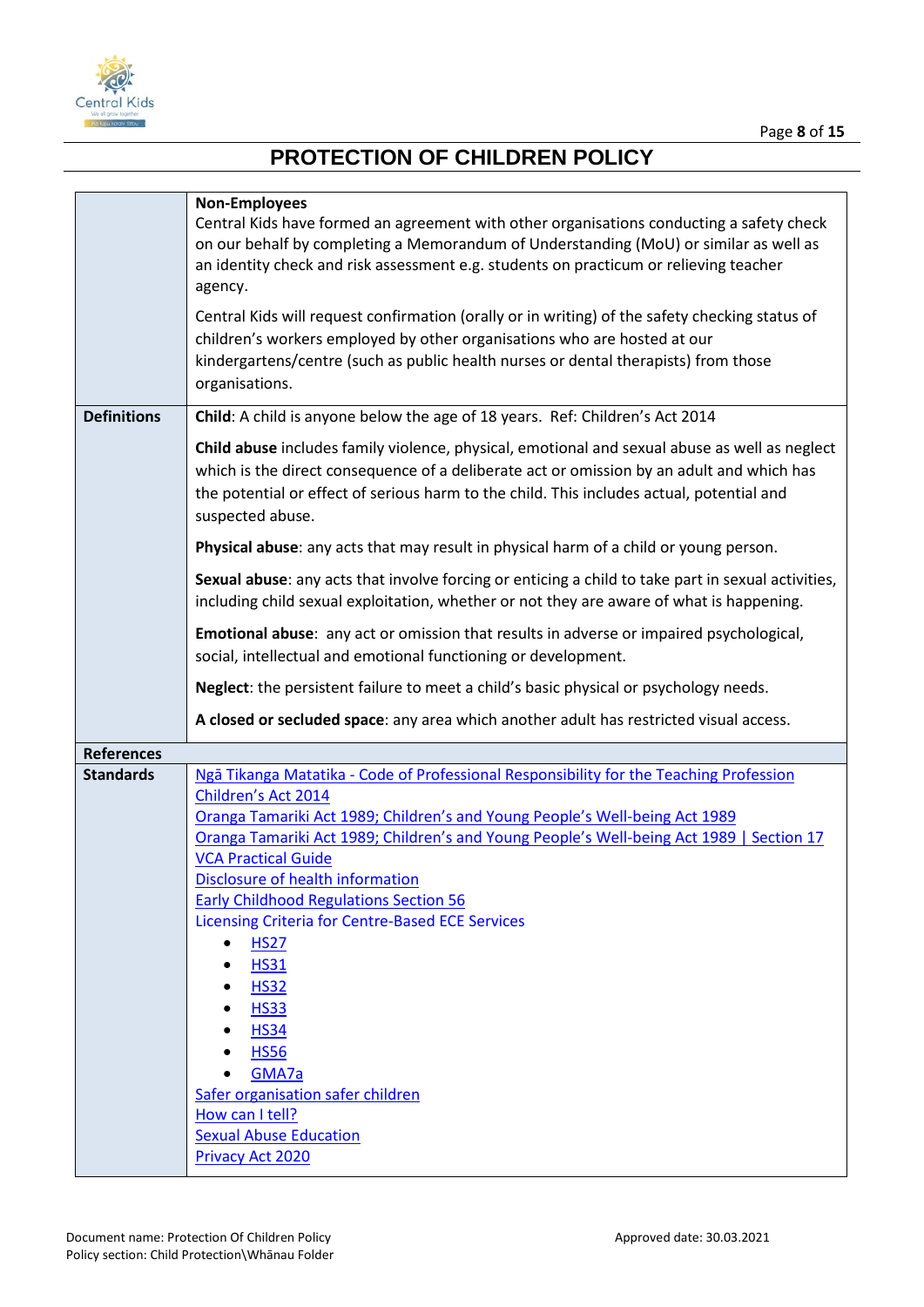



| <b>Service</b>   | Appointments                                                                                  |
|------------------|-----------------------------------------------------------------------------------------------|
| <b>Documents</b> | Appointments of Relievers                                                                     |
|                  | Annual Plan Workbook                                                                          |
|                  | Changing children procedure                                                                   |
|                  | Childhood Sexualised Behaviours - Traffic Lights                                              |
|                  | Code of Conduct                                                                               |
|                  | Complaints                                                                                    |
|                  | <b>Custodial Issues</b>                                                                       |
|                  | Hazard Risk Register                                                                          |
|                  | Incident Form                                                                                 |
|                  | <b>Induction Checklist</b>                                                                    |
|                  | Information and Communication Technology                                                      |
|                  | Fairness & Disciplinary                                                                       |
|                  | Health & safety                                                                               |
|                  | <b>Supervision Plan</b>                                                                       |
|                  | Trauma policy                                                                                 |
|                  | Use of Kindergarten/Centre                                                                    |
|                  | Work training records                                                                         |
| <b>Policy</b>    | Central Kids may amend and vary its policies from time to time at Central Kids discretion and |
| <b>Review</b>    | employees are required to observe such policies.                                              |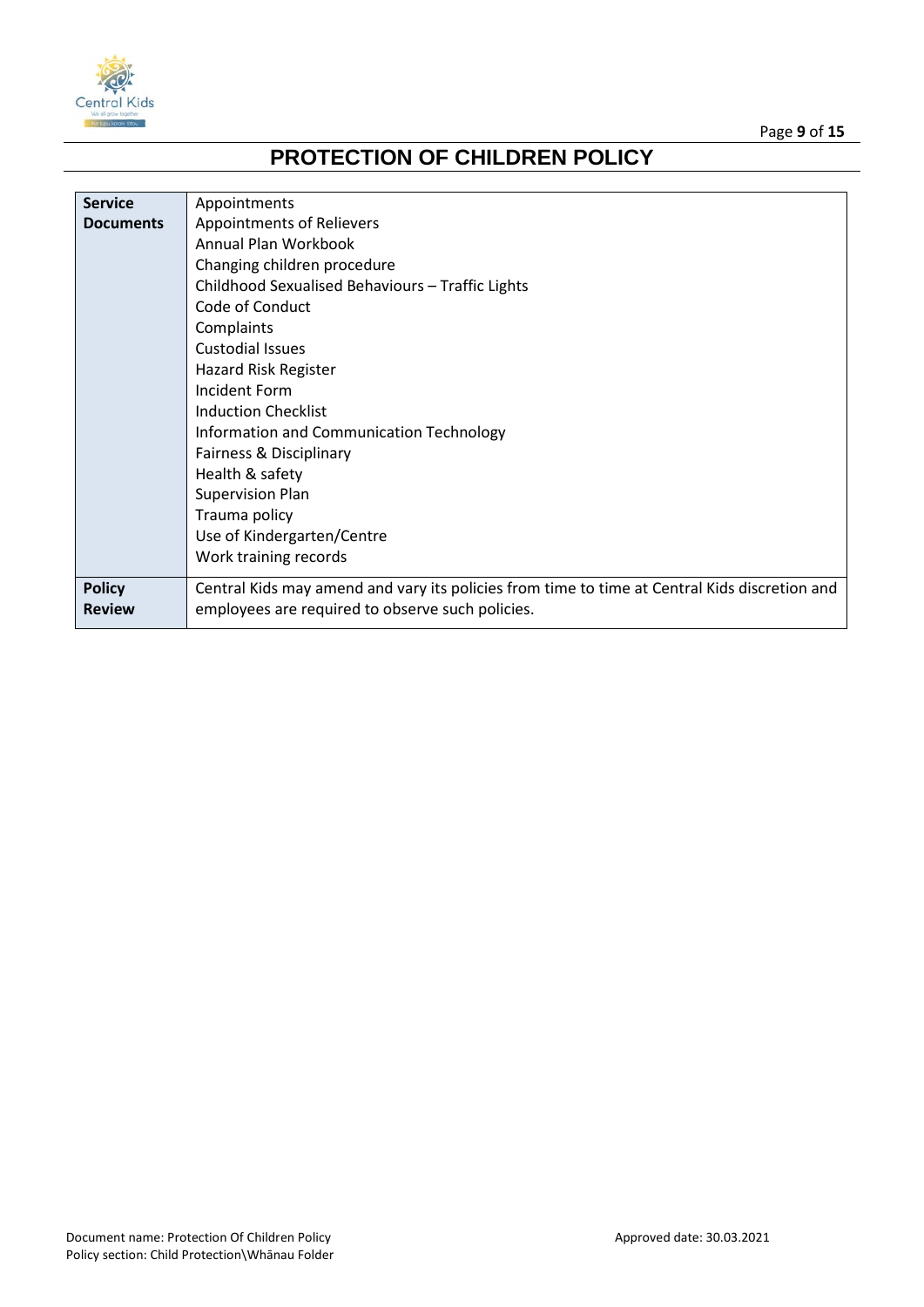



#### **Procedures**

#### **REPORTING AND RESPONDING TO SUSPECTED ABUSE OR NEGLECT:**

If an employee has a concern about a child's safety or wellbeing they will, in all instances, report this to their Kaiwhakaako/Kaiarataki. This will be done at the first possible opportunity to best ensure the safety of the child. The exception to this is when the concern is around the practice or behaviour of the Kaiwhakaako/Kaiarataki in relation to a child's safety or wellbeing and the employee feels unable to raise the issue with that person. In this case the employee will discuss the matter with a Kaiarataki or the Education Leader (Kaitiaki Ako Torowhānui).

The severity of the suspected abuse or neglect is not up to the employee or Kaiwhakaako/Kaiarataki to determine. The Kaiwhakaako/Kaiarataki has the ultimate responsibility to ensure appropriate authorities are notified. Each situation needs to be taken on it's own unique circulmstances when deciding how to proceed.

In consultation with their Kaiwhakaako/Kaiarataki, employees should always respond if they suspect abuse or neglect of a child, regardless of who may be involved, as follows:

- i. **Contact the Police** immediately if a child is in immediate danger. The primary response must be to ensure the safety of the child.
- ii. **Contact Oranga Tamariki** to discuss appropriate steps where:
	- a) A child has disclosed abuse or neglect (see table below)
	- b) Abuse or neglect of a child has been disclosed by the person responsible
	- c) An employee has observed abuse or neglect, or suspects abuse or neglect on the basis of their own observations
	- d) A third party has told an employee of known child abuse or neglect, or of their suspicions of possible child abuse or neglect
	- e) There is child on child sexualised behaviour that is not considered 'normal' (refer to the Sexual Behaviours document – green is normal, orange and red are not). Explicit sexual acts are deemed 'red'
- iii. When an 'Outside Agency' has been informed the Chief Operating Officer will be informed. A record of this notification shall be taken.
- iv. Where there is an incident involving tamariki at the service whānau should be informed immediately both verbally and in writing (use the Incident Form). Additional information following conversations with whānau shall be recorded and kept with the Incident Form. Should the Kaiwhakaako believe that this will put the child at more risk advice will be sort directly from Oranga Tamariki by the Kaiwhakaako or Kaiarataki. A record of this advice shall be recorded (date, time and person spoken to)
- v. **Contact local family/whānau social service providers** (such as Whānau Ora or Strengthening Families) where the concern is more of a general, wellbeing related concern and not specifically about abuse or neglect. The services available in each community will vary and may include a range of government and non-government providers who will be able to help the child and their family/whānau. Each Ministry of Education office will have a readily accessible and up to date list of contact details of local social service providers.

Kaiako and support staff have a responsibility to discuss any child protection or wellbeing concerns with their leader before contacting Oranga Tamariki in relation to any of the above. An exception to this should the child be in immediate danger.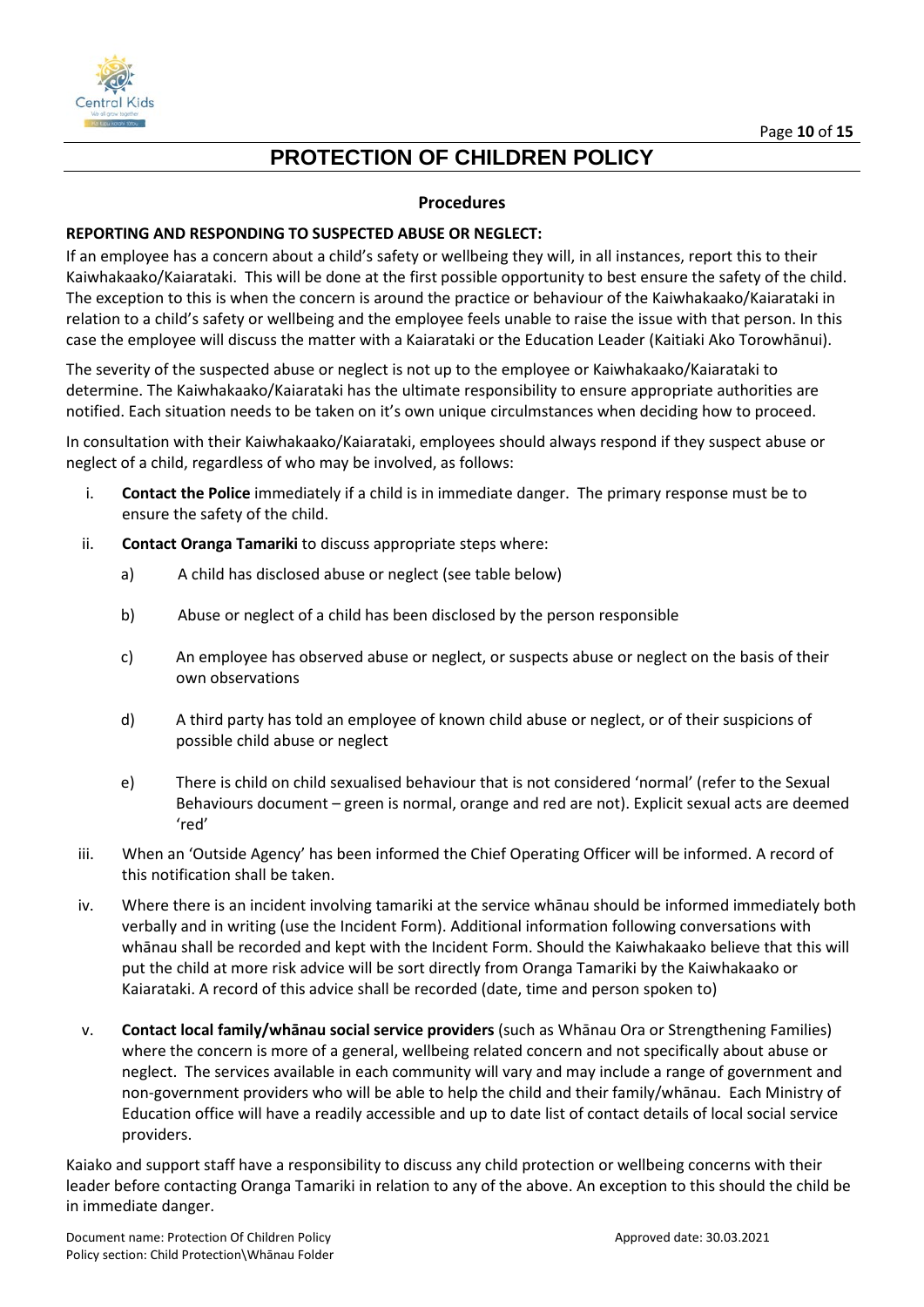

Kaiwhakaako/Kaiarataki have a responsibility to ensure that the appropriate authority is notified when an employee informs them that a child has been, or is likely to be, or is suspected of being, abused or neglected. This extends to ensuring that all known information about the child, young person, and their siblings and family/whānau, is shared in full with the appropriate authority, to determine the most appropriate response.

Where a **third party** has advised of the abuse, that person should be encouraged to report the information to Oranga Tamariki. The employee should ensure that this is done by following up with Oranga Tamariki.

#### **Allegations or concerns about Central Kids employees specifically**

As an employer, Central Kids has a dual responsibility to the child and the employee. The decision to follow up on an allegation of suspected abuse or neglect against an employee should be made by the Chief Operating Office and/or People and Culture Manager in consultation with The Ministry of Education, Oranga Tamariki, the Police, and if relevant the Teaching Council of Aotearoa New Zealand, to ensure that any actions taken do not undermine any investigations being conducted, or to be conducted, by the external agencies.

If Central Kids has reasonable grounds to believe that a person employed or engaged in the service, or any other person has physically ill-treated or abused a child or committed a crime against children; or in guiding or controlling a child, has subjected the child to solitary confinement, immobilisation, or deprivation of food, drink, warmth, shelter or protection then that person will be excluded from coming into contact with the children participating in the service, Central Kids will:

- ensure that the person is excluded from the service and does not enter or remain in any premises where the service is provided while an investigation takes place.
- recommend that the suspected abuser seeks support from their union or lawyer.
- ensure records are kept in regards to the complaint or complaints and or allegations and follow-up action is taken and documented.
- seek legal employment advice where appropriate.

An investigation will be conducted following the protocols of the Serious Incident Policy. The protocols of the Fairness & Discipline Policy will be adhered to.

Where there is an allegation pertaining actions of an employee or there is an incident where the care and protection of tamariki is compromised the Chief Operating Officer will inform the local MOE office and Teaching Council (certificated teacher actions) of the situation and ensure each organisation is kept informed of the situation. (HS34)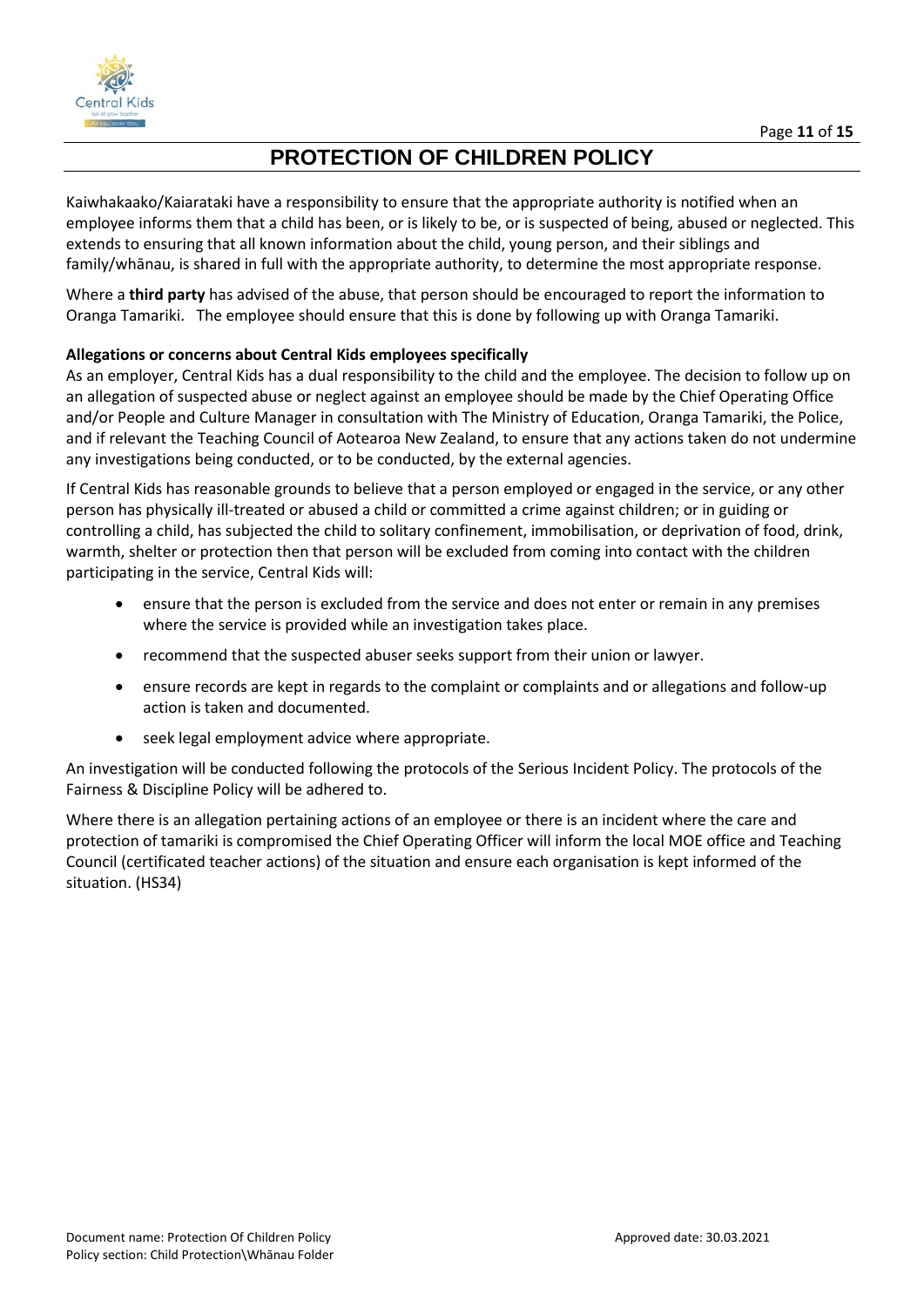

#### **RESPONDING TO A CHILD WHEN THE CHILD DISCLOSES ABUSE:**

| Listen to the child<br>Disclosures by children are often subtle and need to be handled with care,<br>including an awareness of the child's cultural identity and how that affects<br>interpretation of their behaviour and language. Tell the child that "you believe<br>what they are saying/showing you".<br>It is important to allow time when a child discloses and show compassion and<br>empathy - that the adult really cares about what the child is telling them. |                                                                                                                                                                          |
|----------------------------------------------------------------------------------------------------------------------------------------------------------------------------------------------------------------------------------------------------------------------------------------------------------------------------------------------------------------------------------------------------------------------------------------------------------------------------|--------------------------------------------------------------------------------------------------------------------------------------------------------------------------|
| <b>Reassure the child</b>                                                                                                                                                                                                                                                                                                                                                                                                                                                  | Let the child know that they are not in trouble and have done the right thing. While<br>reassuring the child it is important that you do not agree 'not to tell anyone'. |
| Ask open ended<br>prompts, e.g. "What<br>happened next?"                                                                                                                                                                                                                                                                                                                                                                                                                   | Do not interview the child (do not ask questions beyond open prompts for the child<br>to continue).                                                                      |
| If the child is visibly                                                                                                                                                                                                                                                                                                                                                                                                                                                    | Provide appropriate reassurance and engage in appropriate activities under                                                                                               |
| distressed                                                                                                                                                                                                                                                                                                                                                                                                                                                                 | supervision until they are able to participate in ordinary activities.                                                                                                   |
| If the child is not in                                                                                                                                                                                                                                                                                                                                                                                                                                                     | Re-involve the child in ordinary activities and explain what you are going to do                                                                                         |
| immediate danger                                                                                                                                                                                                                                                                                                                                                                                                                                                           | next.                                                                                                                                                                    |
| As soon as possible                                                                                                                                                                                                                                                                                                                                                                                                                                                        | Record:                                                                                                                                                                  |
| formally record the                                                                                                                                                                                                                                                                                                                                                                                                                                                        | . Word for word, what the child said.                                                                                                                                    |
| disclosure                                                                                                                                                                                                                                                                                                                                                                                                                                                                 | • The date, time and who was present.                                                                                                                                    |

#### **RECORDING AND NOTIFYING CHILD, YOUTH AND FAMILY OF SUSPECTED CHILD ABUSE OR NEGLECT:**

| What process to follow       | For example                                                                                                                                                                                                                                                                                                                                                                                                      | <b>Key considerations</b>                                                                                                       |
|------------------------------|------------------------------------------------------------------------------------------------------------------------------------------------------------------------------------------------------------------------------------------------------------------------------------------------------------------------------------------------------------------------------------------------------------------|---------------------------------------------------------------------------------------------------------------------------------|
| <b>Recording</b>             | Formally record:<br>Anything said by the child.<br>The date, time, location and the names of<br>any staff that may be relevant.<br>The factual concerns or observations that<br>$\bullet$<br>have led to the suspicion of abuse or<br>neglect (e.g., any physical, behavioural or<br>developmental concerns).<br>The action taken by Central Kids.<br>$\bullet$<br>Any other information that may be<br>relevant | Relevant information can<br>inform any future actions.                                                                          |
| <b>Decision- making</b>      | Discuss any concern with the<br>Kaiwhakaako/Kaiarataki                                                                                                                                                                                                                                                                                                                                                           | No decisions should be made<br>in isolation                                                                                     |
| <b>Notifying authorities</b> | Notify Oranga Tamariki promptly if there is a<br>suspicion that a child has been or is likely to be<br>abused or neglected. A phone call to the<br>National Contact Centre is the preferred initial<br>contact with Oranga Tamariki (see below) as                                                                                                                                                               | Oranga Tamariki will:<br>Make the decision to inform<br>the parents or caregivers, in<br>consultation with our<br>organisation. |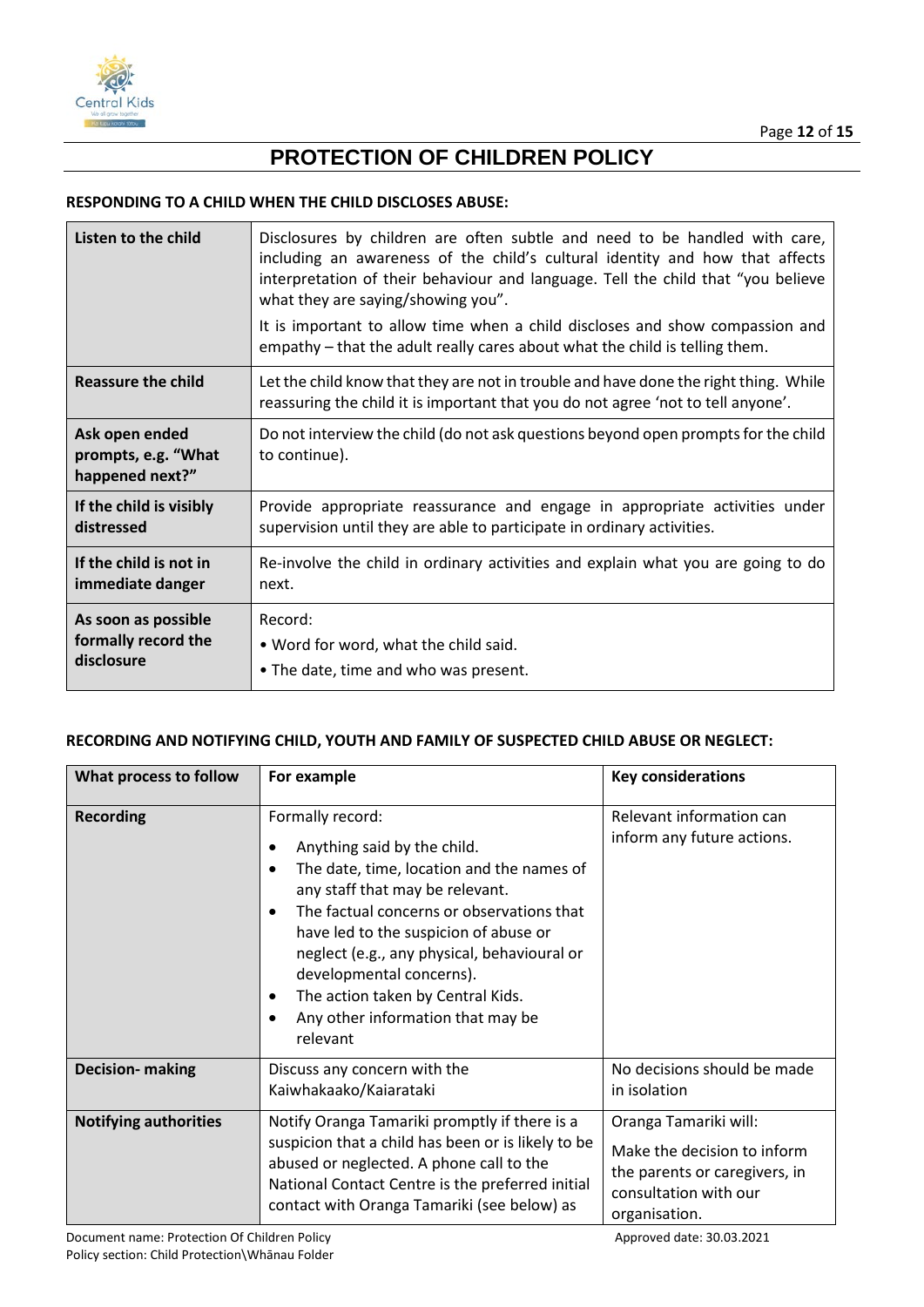

|                                                   | this enables both parties to discuss the nature<br>of the concerns and appropriate response<br>options.<br>Phone: 0508 Family (0508 326 459)<br>Email: contact@ot.govt.nz                                                                                                                                                                                                                                                                  | Advise what, if any, immediate<br>action may be appropriate,<br>including referring the concern<br>to the Police.                                                                                                                                 |
|---------------------------------------------------|--------------------------------------------------------------------------------------------------------------------------------------------------------------------------------------------------------------------------------------------------------------------------------------------------------------------------------------------------------------------------------------------------------------------------------------------|---------------------------------------------------------------------------------------------------------------------------------------------------------------------------------------------------------------------------------------------------|
| <b>Following the advice of</b><br>Oranga Tamariki | Oranga Tamariki advice will include what, if<br>any, immediate action may be appropriate,<br>including referring the concern to the Police.                                                                                                                                                                                                                                                                                                | Oranga Tamariki is responsible<br>for looking into the situation<br>to find out what may be<br>happening, whether Central<br>Kids needs to work with the<br>family/whanau or put them in<br>touch with people in their<br>community who can help. |
| <b>Storing relevant</b><br>information            | Securely store: The record of the concern.<br>A record of any related discussions (including<br>copies of correspondence, where<br>appropriate).<br>A record of any advice received<br>$\bullet$<br>The action Central Kids took, including any<br>$\bullet$<br>rationale.<br>This concern with any earlier concerns, if<br>$\bullet$<br>the notification is based on an<br>accumulation of concerns (rather than a<br>specific incident). | Records assist in identifying<br>patterns.                                                                                                                                                                                                        |

#### **Sexual development and sexual play are natural and healthy in children. (Eric Hollis)**

Knowing how to identify and respond to sexual behaviours in children and adolescents helps adults to support the development of healthy sexuality and protect young people from harm or abuse.

Sexual behaviour may be expressed in a variety of ways including language; touch; exploring one's own body or another's; sexual activity; games and interactions.

When children or adolescents display sexual behaviour that increases their vulnerability or causes harm to another, adults have a responsibility to take action to provide support and protection.

Adults who care for these young people have a duty of care to provide relevant information and support.

By following steps 1, 2 and 3 adults can learn to identify, assess and respond to sexual behaviour in children and adolescents.

#### *Reference: 'Sexual Behaviours in Children and Adolescents'*

### **1. IDENTIFY: What is the behaviour? Green, Orange or Red?**

Sexual development is influenced by many factors.

When using the traffic lights framework to categorise behaviour, it is necessary to consider the current social, cultural and familial context.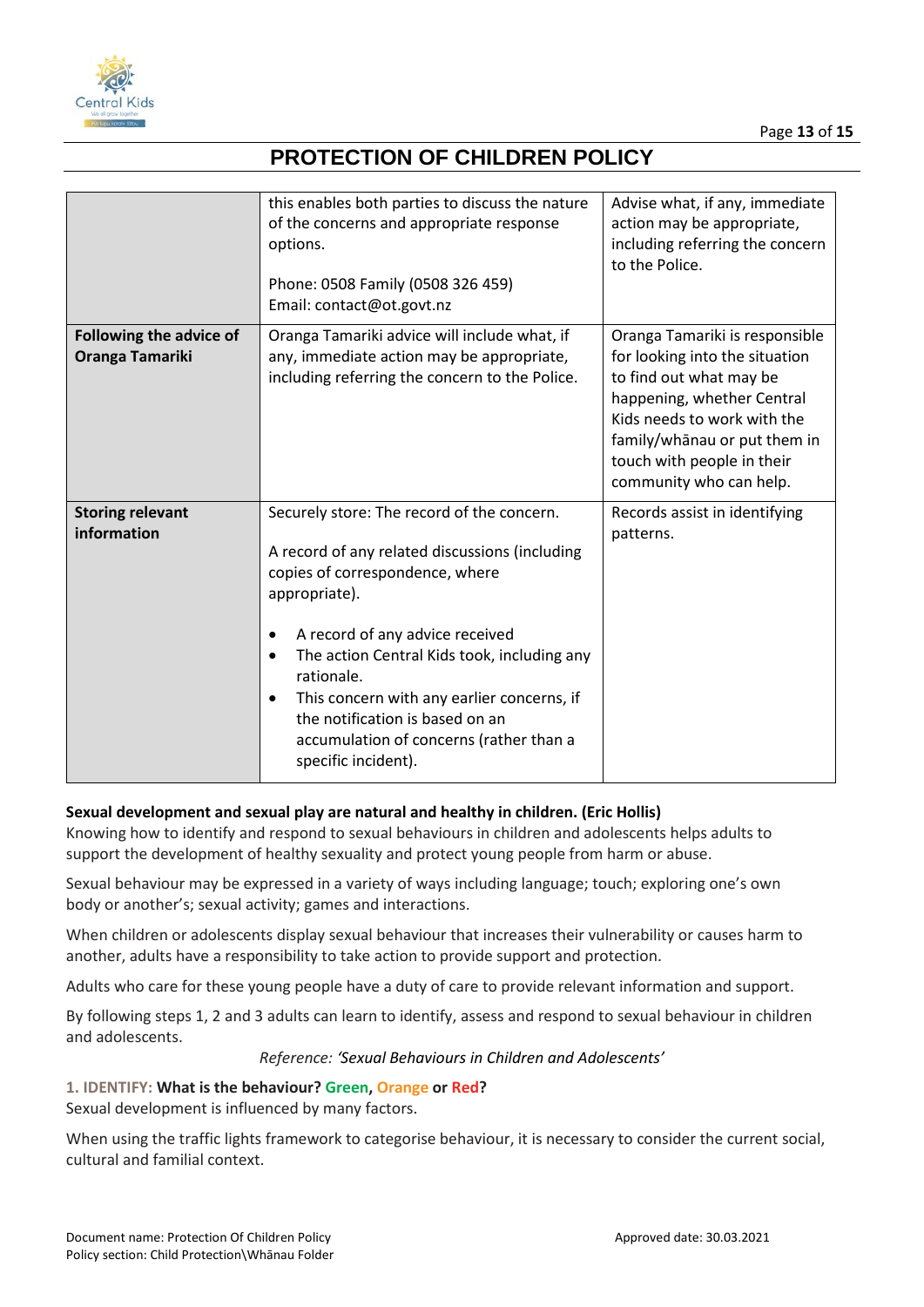

The table in 'Sexual Behaviours in Children and Adolescents' on the centrefold lists specific examples of red, orange and green light behaviours at various ages. Note that these are examples only and must be considered in context.

Use the traffic lights framework to identify the appropriateness of the behaviour and then follow steps 2 and 3 to evaluate and respond.

All green, orange and red behaviours require some level of attention and support.

Sexual behaviours that are outside what is considered 'normal' – behaviour that is excessive, secretive, explicit, compulsive, coercive or degrading indicate a need for immediate intervention and action.

Sexual behaviours that are outside 'normal' behaviour in terms of persistence, frequency or inequality in age or developmental abilities signal the need to take notice and gather information to assess the appropriate action.

Sexual behaviours that are 'normal', considered healthy – spontaneous, curious, light hearted, easily distracted, experimentation and equality of age, size and ability levels provide opportunities to give the child or adolescent positive feedback and information.

#### **2. EVALUATE: What is the behaviour communicating?**

All behaviour communicates.

When children or adolescents do not have the language, experience or ability to seek help, adults must look carefully at their behaviour to find out what they need.

When sexual behaviours are identified as inappropriate or offending, adults must think about why the young person is exhibiting the behaviour.

Understanding the child and the issues that may be contributing to the behaviour, guides the planning of effective responses.

#### **3. RESPOND: What can be done to address the child's needs?**

All behaviour has a function.

When adults understand why the behaviour may be occurring, they can respond by helping to meet the needs of children and adolescents in more appropriate ways.

Behaviour usually reflects a range of needs. Many strategies may be required to respond to these needs.

It is also important to address the needs of the people who have an impact on the lives of children or adolescents, e.g. family, carers, teachers and support workers.

#### **What action should adults take?**

All green, orange and red-light behaviours require some form of attention and response.

It is the level of intervention that will vary. Form agreements with the team on how you will deal with sexual behaviour.

Green light behaviours may be opportunities to provide positive feedback and information which supports healthy sexuality.

Orange and red light behaviours may require observation, documentation, education, reporting, increased supervision, therapy and/or a legal response.